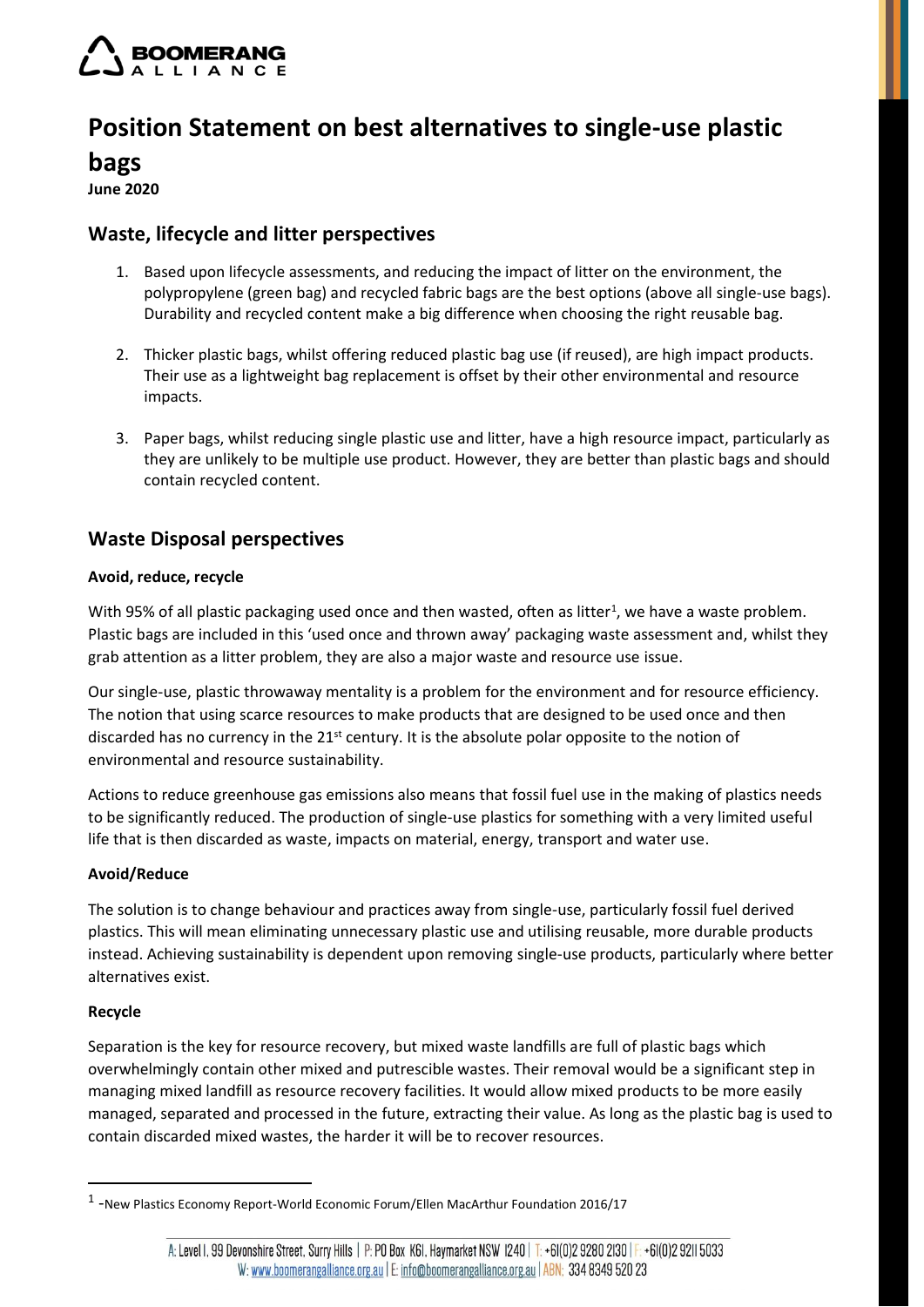Recycling facilities register plastic bags in kerbside collection services as the single biggest contamination problem. Plastic bags can clog recycling equipment when left undetected. The same is true for any source separation considered at mixed landfill.

Plastic bags are not recycled through the kerbside collection service.

Due to their wind-blown nature, plastic bags easily escape their storage, and landfill is no exception. Landfill is regarded as a major source of plastic bag litter. It has been estimated that 47% of wind-blown litter escaping from landfill is plastic bags<sup>2</sup>.

### **Lifecycle Perspectives**

Streamlined Life Cycle Assessments (LCA) include resource use, material consumption, transport, greenhouse gas emissions, water and chemical use and litter/waste impacts of a product or practice.

An LCA undertaken by Centre of Design at RMIT<sup>3</sup> that compared single-use plastic bags with a range of alternatives is our key reference. This study is often referenced in other Australian reports and is reflective and consistent with most studies on the lifecycle of these products.

The study compared single-use HDPE plastic bags, single-use LDPE bags (thicker bags), paper bags, reusable woven (cotton) bags and reusable polypropylene (green bags).

The LCA found that:

- reusable bags have a lower environmental impact than all single-use bags
- a shift to more durable bags would deliver most environmental gains (the benefit of reusable bags are amplified by their number of uses as replacements for single-use bags)
- the shift from one single-use bag to another single-use bag may improve one environmental outcome but be offset by other impacts. As a result, no single-use bag produced an overall environmental benefit
- recycled content in bags reduced overall environmental impact (green bags have post-consumer materials included)
- end of life destination of bags is crucial, with environmental benefits greatest where bags are recycled.

### **Plastic Bag Litter Perspectives**

Plastic bags as a percentage of the litter stream tends to be relatively small, usually estimated at around 1- 2% (this is consistent with NLI reports). However, due to the wind-blown nature of plastic bags, where they tend to move through the environment and out to sea, means that many are less likely to be seen or counted. It is likely that this 1-2% is an underestimate. These estimates are used in most jurisdictions to calculate plastic bag litter. In Queensland, for instance, the State Government estimates that 16 million plastic bags are littered every year, that being 1.5% of total estimated use.

The principal problem with plastic bag litter, and the major reason action is taken, is their threat to wildlife and the environment. Sea turtles, in particular, are known to eat plastic bags as they resemble jellyfish. The nature of bags also means that they can cause birds and other creatures to get entangled. It has been estimated that 1 million birds and 200,000 sea creatures die each year as a result of plastic litter. In

<sup>2</sup> Implementing a lightweight plastic shopping bag ban Discussion paper-QLD EHP 2017

<sup>3</sup> Life Cycle Assessment on Shopping Bags-RMIT University 2002-3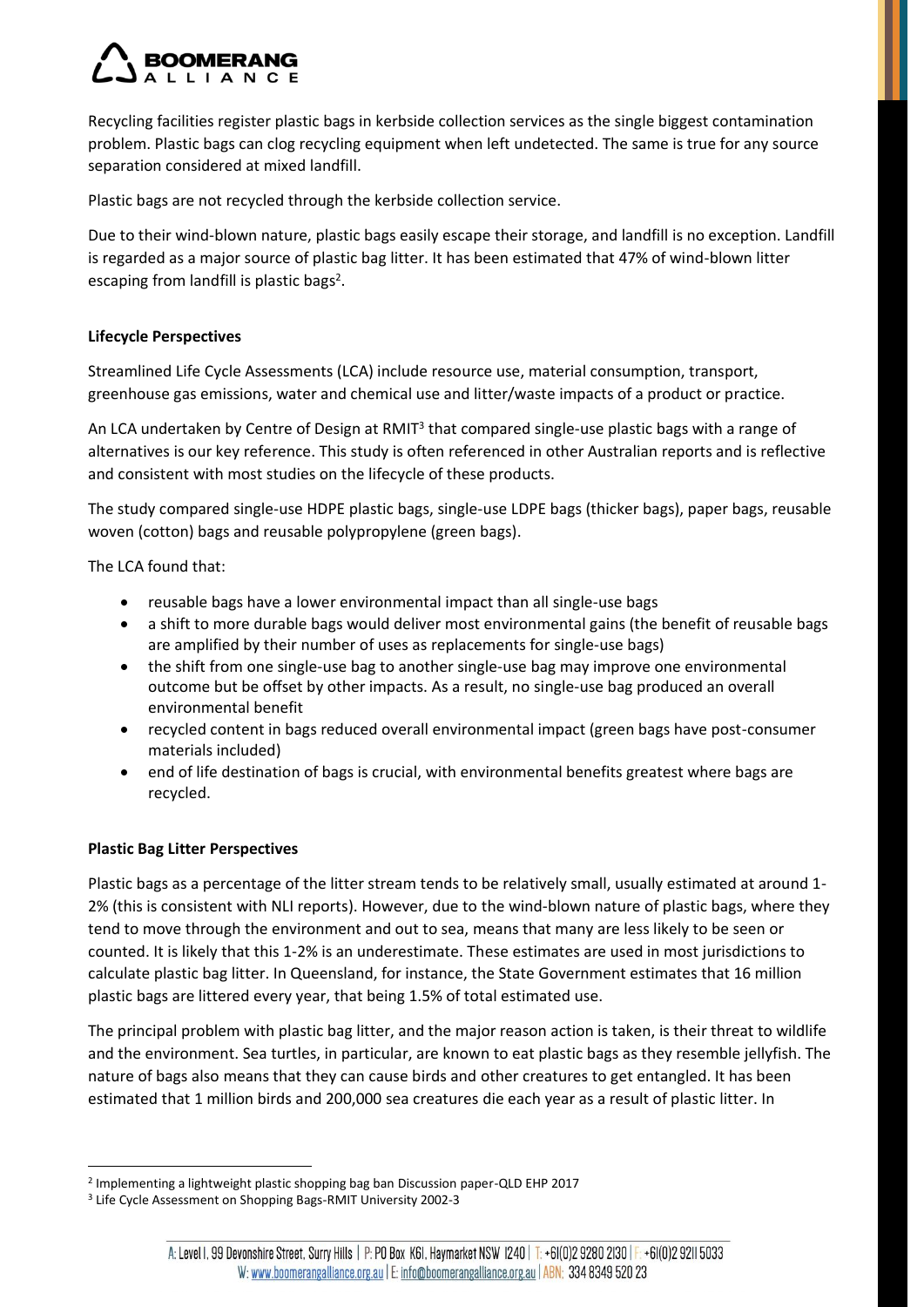Moreton Bay (QLD) researchers have found that 30% of turtles found dead have died directly as a result of eating plastic<sup>4</sup>.

Plastic bag litter is a major problem for drains and waterways due to its ability to easily block passageways. A blocked passageway or drain exacerbates flooding and can cause significant other threats to life and property. The first country in the world to ban plastic bags was Bangladesh, who did so precisely because bags were blocking drains and waterways.

Plastic bag litter is consistently a major concern in the community with 69% expressing that concern in a national news poll<sup>5</sup>. The QLD Discussion Paper on plastic bags (2017) received over 26,000 public submissions, 98% supporting a ban.

### **Alternatives to Single-Use Plastics**

Plastics bags (HDPE/HDPE) are the most obvious 'low hanging fruit' plastic packaging for policy action. This is because single-use plastics bags are used in huge quantities, are particularly harmful to wildlife, block drains and waterways and represent a very visual environmental litter. These bags are also manufactured using fossil fuels and therefore contribute to greenhouse gas emissions. They also have readily available alternatives - with a simple behaviour change their use could be eliminated or drastically reduced.

### **Single-Use Plastic Bags**

Based upon both lifecycle assessments and the need to reduce litter and wildlife threats, single-use lightweight plastic bags (HDPE) should not be considered as acceptable options.

Thicker plastic bags (LDPE), whilst reducing the number of lightweight bags used (if they are used multiple times) are, based upon the LCA, not as beneficial as other 'reusable' bags. It is noted that any benefits accrued from using thicker bags are offset by other lifecycle impacts<sup>6</sup> such as greater fossil fuel use, and the threat they pose as litter. In fact, under the LCA, LDPE plastic bags are ranked as the product with the greatest impact.

Jurisdictions that have introduced plastic bags have allowed thicker bags to be used as a 'reusable' alternative. However, there is little evidence to show that they are, in fact, being reused in any great numbers. Many jurisdictions only assume that 70% are reused and rely upon anecdotal commentary. The ACT Government noted a significant increase in the use of thicker bags when their ban was introduced and assumed most would be reused, but concluded that they would 'all end up in landfill after their useful life ...or litter'<sup>7</sup>. A missing data gap is how many thicker 'reusable' bags are provided by supermarkets.

Most litter datasets do not specifically identify thicker bag litter. However, the National Litter Index is an exception. Based on collected numbers in recent NLI reports (2013-16), thicker bags represent about 25-30 % of plastic bag litter<sup>8</sup>.

We have discounted degradable and biodegradable bags. These bags have similar lifecycle impacts as HDPE/LDPE bags and do not solve the issues of litter and wildlife threat. Indeed, these products are often littered more as they are assumed to be 'environmentally safe'.

Degradable plastic bags are designed to break into smaller pieces and resemble food for wildlife even more than standard plastic bags as a result. Biodegradable/compostable bags contain agents to slow down their decomposition when in contact with liquid-so that they can be useful as a carrier bag. This means that they

<sup>4</sup> Studies on turtle mortalities Moreton Bay-UQ Research Station/Kathy Townsend

<sup>5</sup> News poll Boomerang Alliance July 2015

<sup>6</sup> Life Cycle Assessment on Shopping Bags-RMIT University 2002-3

<sup>7</sup> Review of Shopping Bag Ban 2014-ACT Government

<sup>8</sup> Nation Litter Index Litter composition tables 2013/14 and 2014/15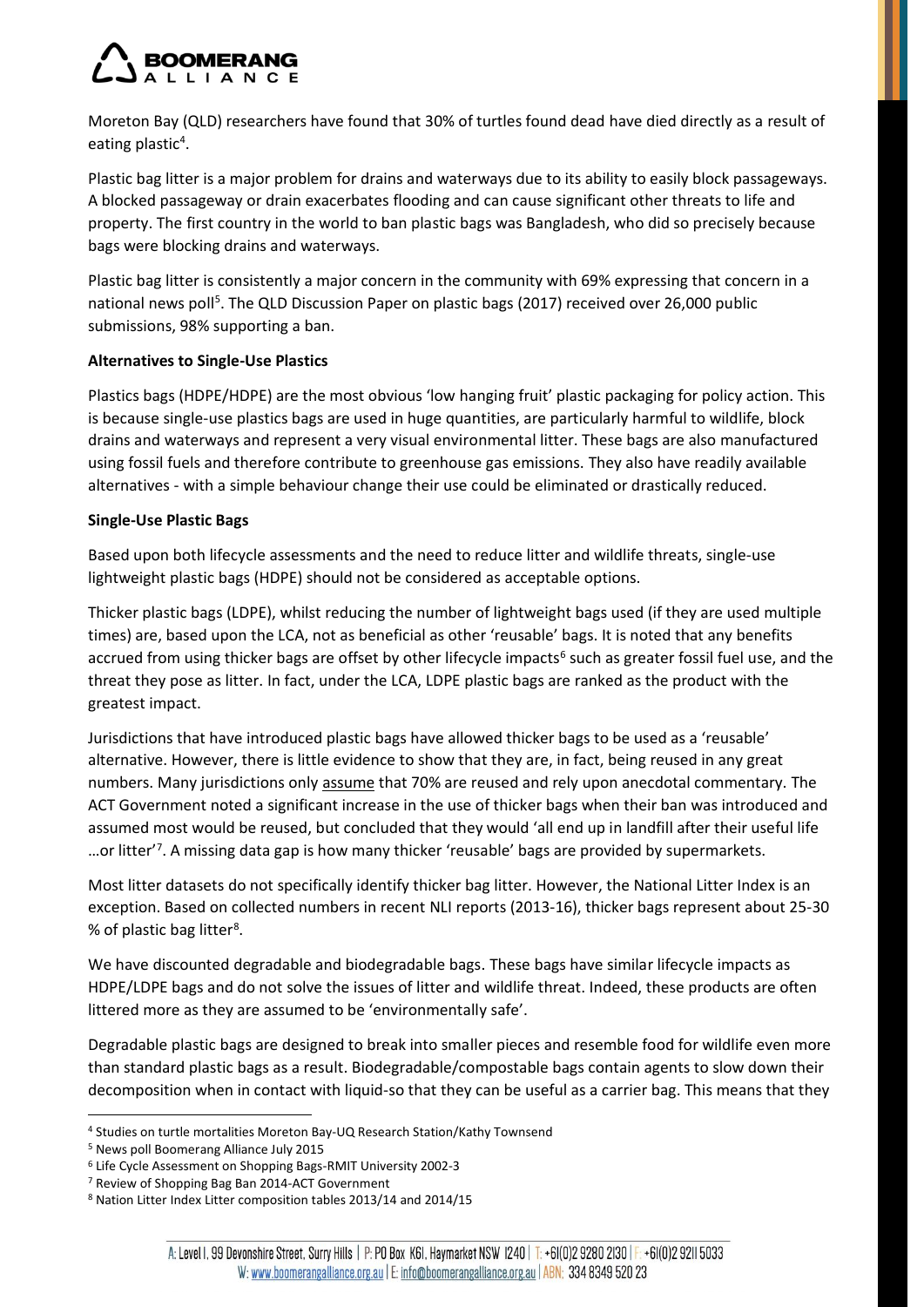decompose slowly in the marine environment. The US Department Fisheries estimate it takes up to two years to decompose, whilst the UN point to the fact that biodegradable bags need high temperatures to degrade<sup>9</sup>. By that time, they have already done the damage.

All jurisdictions with recent bans such as Qld, WA and Vic have included degradable/biodegradable plastic bags in their bans.

### **Woven, Fabric and Polypropylene (green bags)**

Taking the LCA into account, the alternative options of woven, fabric, and polypropylene reusable bags are the best option. The polypropylene 'green' bag scores the highest under the LCA, primarily due to its durability and recycled content.

The more durable the bag, and therefore more likely to be used multiple times, the better. Woven or fabric bags made with recycled fabric are also highly regarded (e.g. Boomerang Bags which use locally sourced, post-consumer fabrics).

#### **Paper and Cardboard**

From the LCA point of view, the single-use paper bag has a high environmental impact. This is somewhat offset when recycled content is used. However, paper bags are more expensive and unlikely to be used more than once. They are considered better than plastic however.

Reused cardboard boxes (used as a replacement for shopping bags) are a recommended alternative, and more fit-for-purpose and readily recycled.

#### **Plastic Free with Reduced Litter Impacts**

If the outcome sought is simply to reduce single-use plastics, reduce litter and environmental/wildlife threat (i.e. not take account of resource use, climate impacts, water and chemical use) - then the best alternatives remain as cardboard and paper bags and woven, fabric, and polypropylene reusable bags.

# **Conclusion: Alternatives to Single-Use Plastic Shopping Bags (by preference order)**

- 1. Durable, woven, fabric or polypropylene 'green' bags (using recycled/post-consumer materials)
- 2. Durable, woven, fabric bags (using virgin materials)
- 3. Recycled cardboard boxes/other reusable containers or durable, reusable bags such as freezer/cold bags, currently available in the market
- 4. Paper bags (preferably with recycled content)
- 5. Thicker LDPE plastic bags (assuming reuse)

<sup>9</sup> UN Environment Program Marine Debris Report 2016